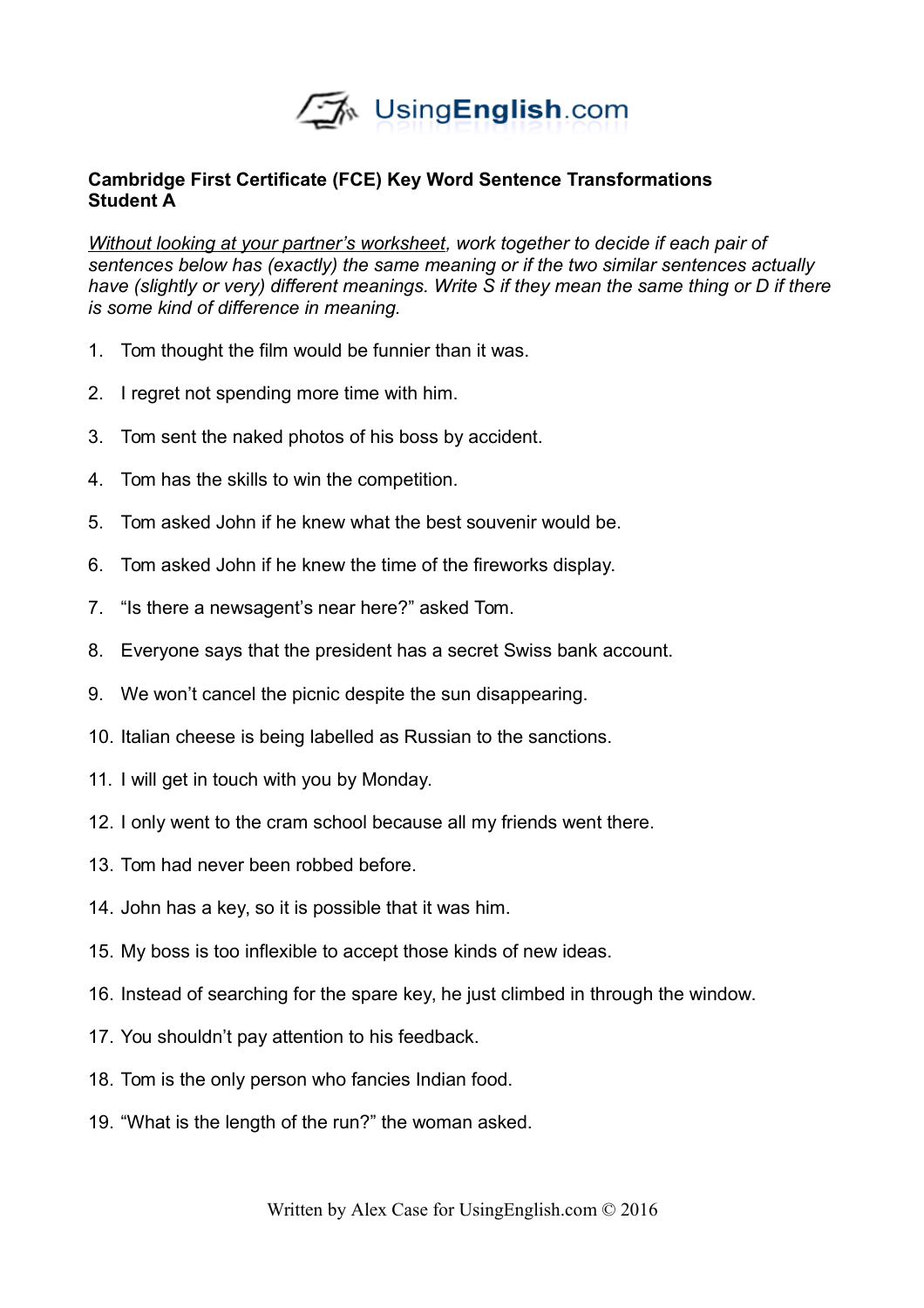

- 20. Tom asked if he could change the photo on his security card.
- 21. The last time I cried was when the movie ET first came out.
- 22. Sometimes a drop in temperature causes it to rain.
- 23. We will be able to catch the last train unless they have to take penalties at the end.
- 24. The new product was so successful that it sold out in ten minutes.

*Hint: There should be the same number of S ones and D ones above.* 

*Look at both worksheets to start checking your answers.*

*Check your answers as a class or with the answer key.*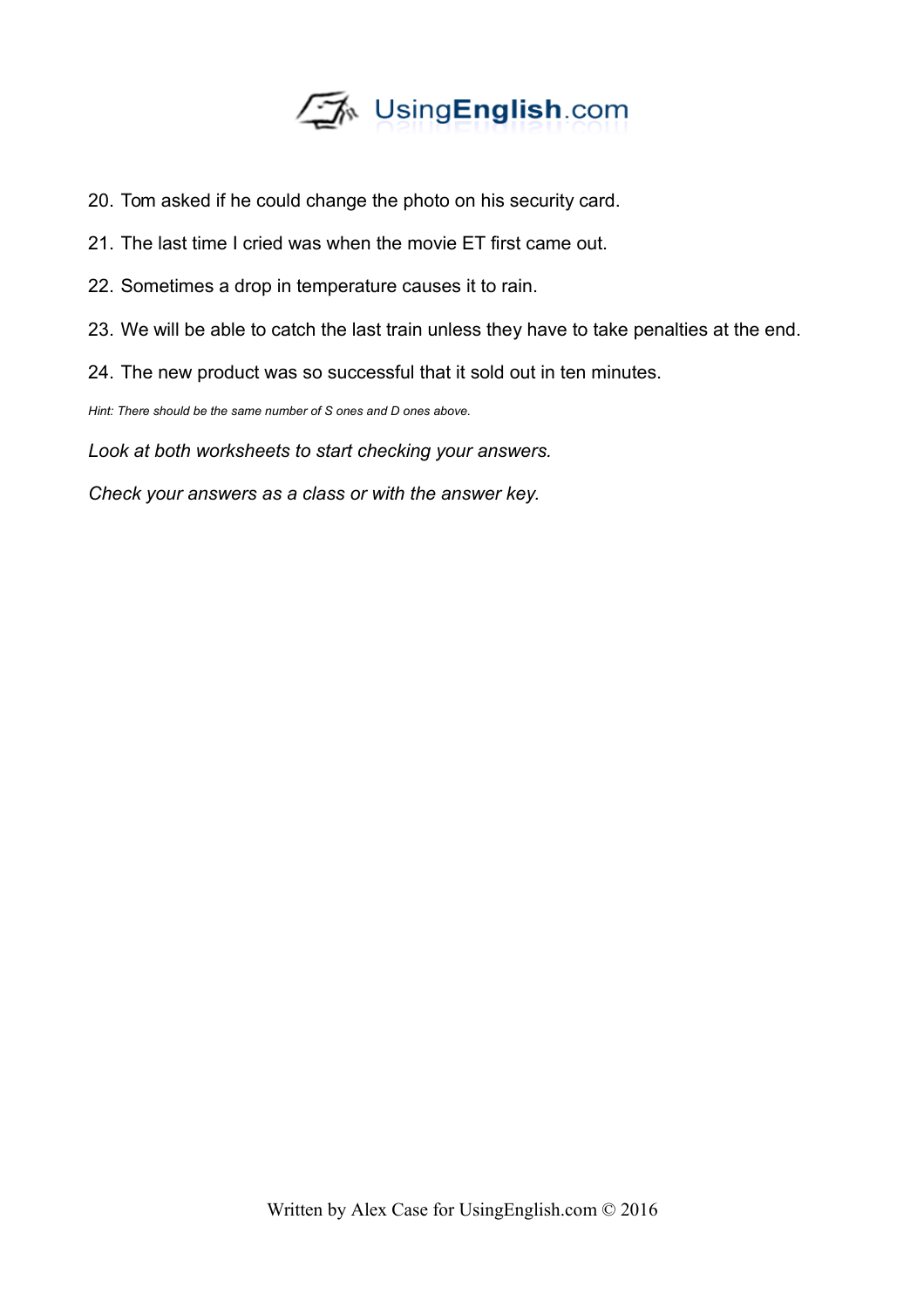

# **Cambridge First Certificate (FCE) Key Word Sentence Transformations Student B**

*Without looking at your partner's worksheet, work together to decide if each pair of sentences below has (exactly) the same meaning or if the two similar sentences actually have (slightly or very) different meanings. Write S if they mean the same thing or D if there is some kind of difference in meaning.* 

- 1. The film was not as funny as Tom thought it would be.
- 2. I wish I spent more time with him.
- 3. Tom meant to send the naked photos of his boss.
- 4. Tom is so skilful that he could win the competition.
- 5. Tom asked John whether he knew what the best souvenir would be.
- 6. Tom asked "What time is the fireworks display, John?"
- 7. "Is there a newsagent's near here?" Tom asked.
- 8. The president said that he has a secret Swiss bank account.
- 9. We won't call the picnic off even if the sun disappears.
- 10. They label Italian cheese as Russian to avoid the sanctions.
- 11. I won't contact you until Monday.
- 12. I wouldn't have gone to the cram school if all my friends hadn't gone there.
- 13. It was the first time that anyone had ever robbed Tom.
- 14. It could be John because he has a key.
- 15. My boss isn't flexible enough to accept those kinds of new ideas.
- 16. Rather than climbing in through the window, he just searched for the spare key.
- 17. If I were you, I wouldn't ignore his feedback.
- 18. Apart from Tom, everybody wants to eat Indian food.
- 19. The woman asked how long the run was.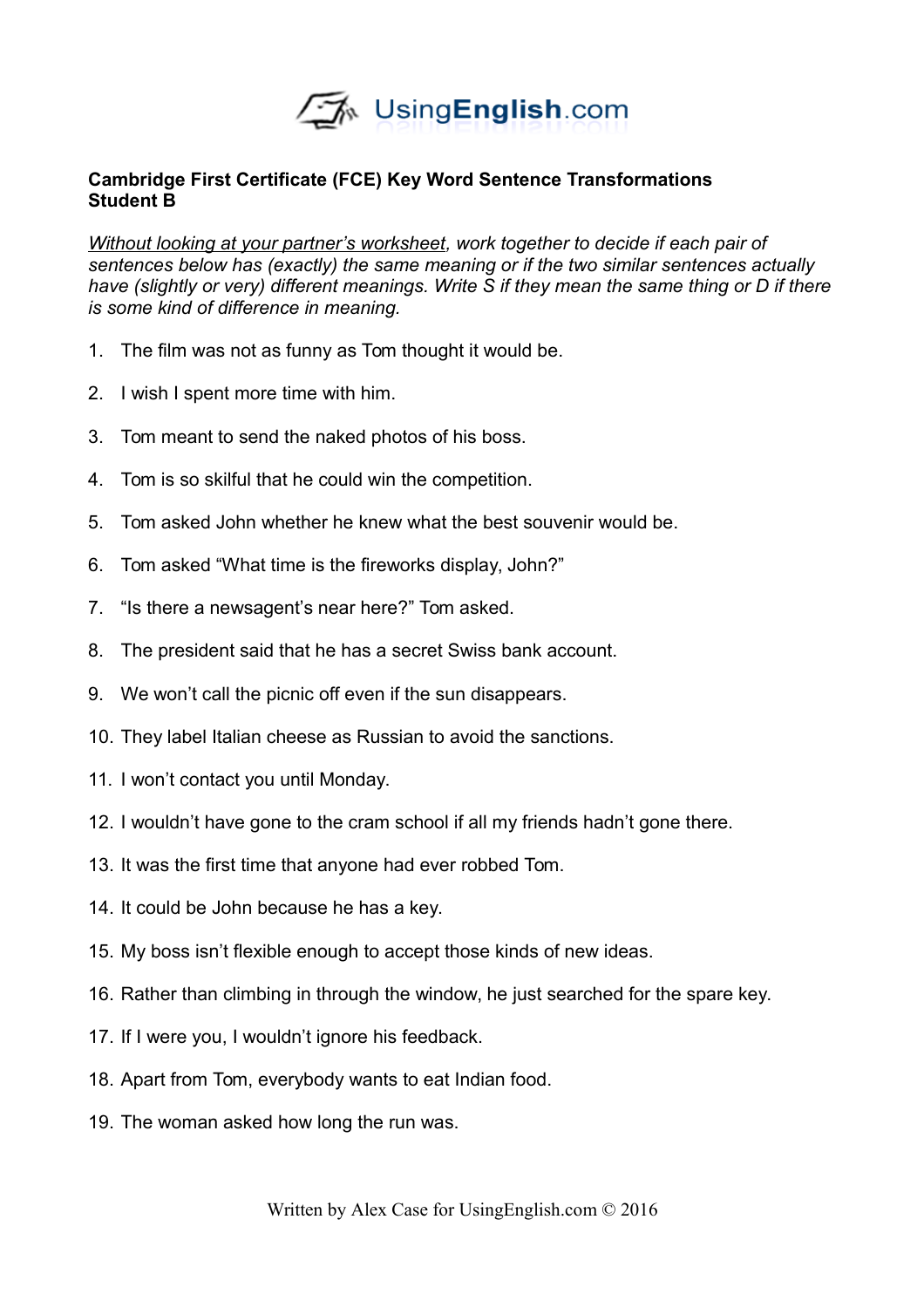

- 20. "Would it be possible to change the photo on my security card?" said Tom.
- 21. I haven't cried since the movie ET first came out.
- 22. Sometimes there is a drop in temperature because of the rain.
- 23. We will be able to catch the last train as long as they don't have to take penalties at the end.
- 24. The new product was such a success that there were none left after ten minutes.

*Hint: There should be the same number of S ones and D ones above.* 

*Look at both worksheets to start checking your answers.*

*Check your answers as a class or with the answer key.*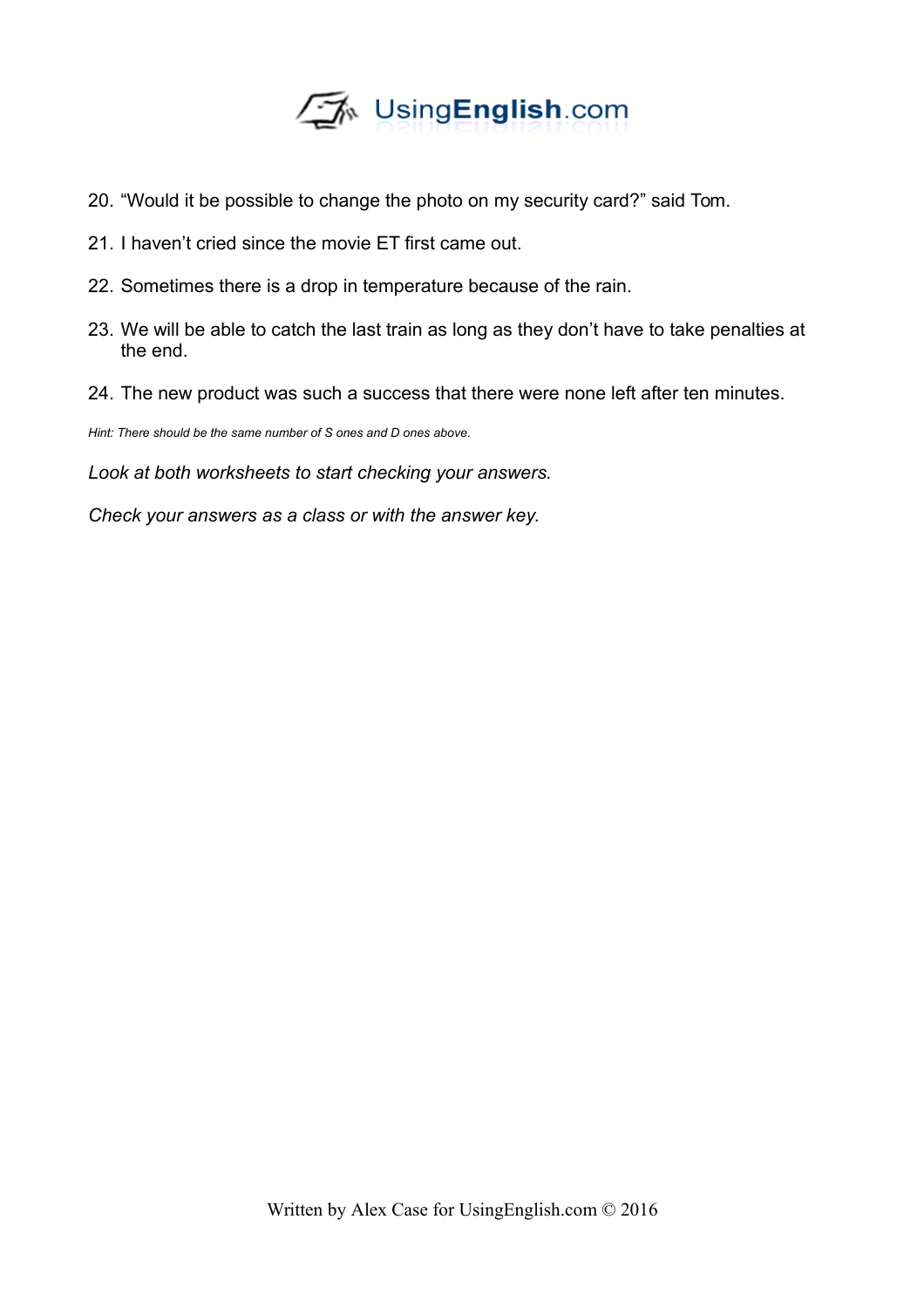

*Without looking back at your worksheets for now, try to remember or think of a sentence which has (exactly) the same meaning as each one given below, using the key word (without changing the key word in any way).* 

Tom thought the film would be funnier than it was. **NOT** 

I regret not spending more time with him. **WISH** 

Tom sent the naked photos of his boss by accident. MEAN

Tom has the skills to win the competition. SO

Tom asked John if he knew what the best souvenir would be. **WHFTHFR** 

Tom asked John if he knew the time of the fireworks display. DO

"Is there a newsagent's near here?" asked Tom. ASKED

Everyone says that the president has a secret Swiss bank account. SAID

We won't cancel the picnic despite the sun disappearing. EVEN

Italian cheese is being labelled as Russian to the sanctions. **THEY** 

I will get in touch with you by Monday. LATER

I only went to the cram school because all my friends went there. IF

Tom had never been robbed before. FIRST

John has a key, so it is possible that it was him. COULD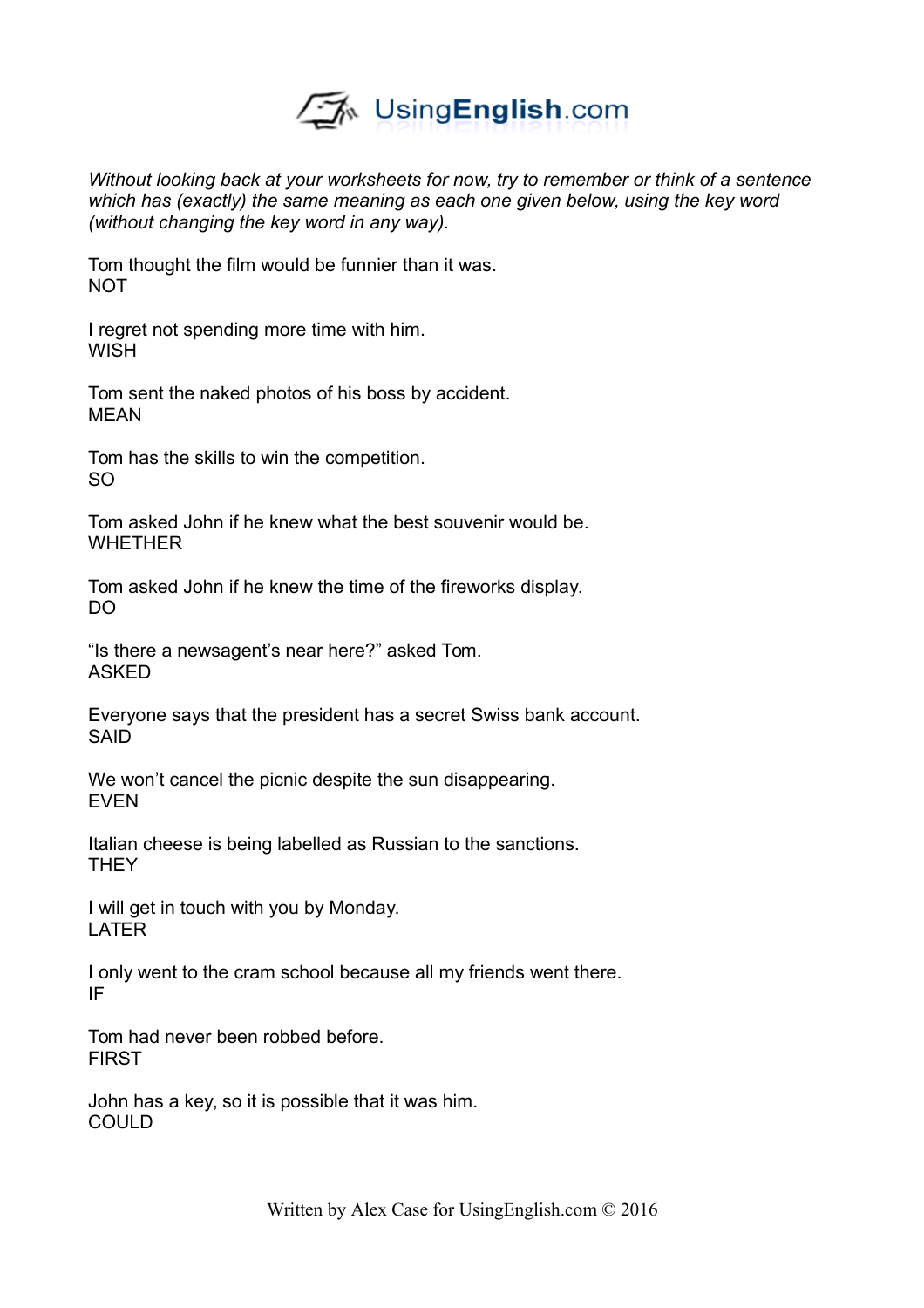

My boss is too inflexible to accept those kinds of new ideas. FLEXIBLE

Instead of searching for the spare key, he just climbed in through the window. **RATHER** 

You shouldn't pay attention to his feedback. I

Tom is the only person who fancies Indian food. APART

"What is the length of the run?" the woman asked. WAS

Tom asked if he could change the photo on his security card. **WOULD** 

The last time I cried was when the movie ET first came out. **SINCE** 

Sometimes a drop in temperature causes it to rain. BECAUSE

We will be able to catch the last train unless they have to take penalties at the end. DON'T

The new product was so successful that it sold out in ten minutes. **SUCH** 

*Check your answers as a class or with the answer key.*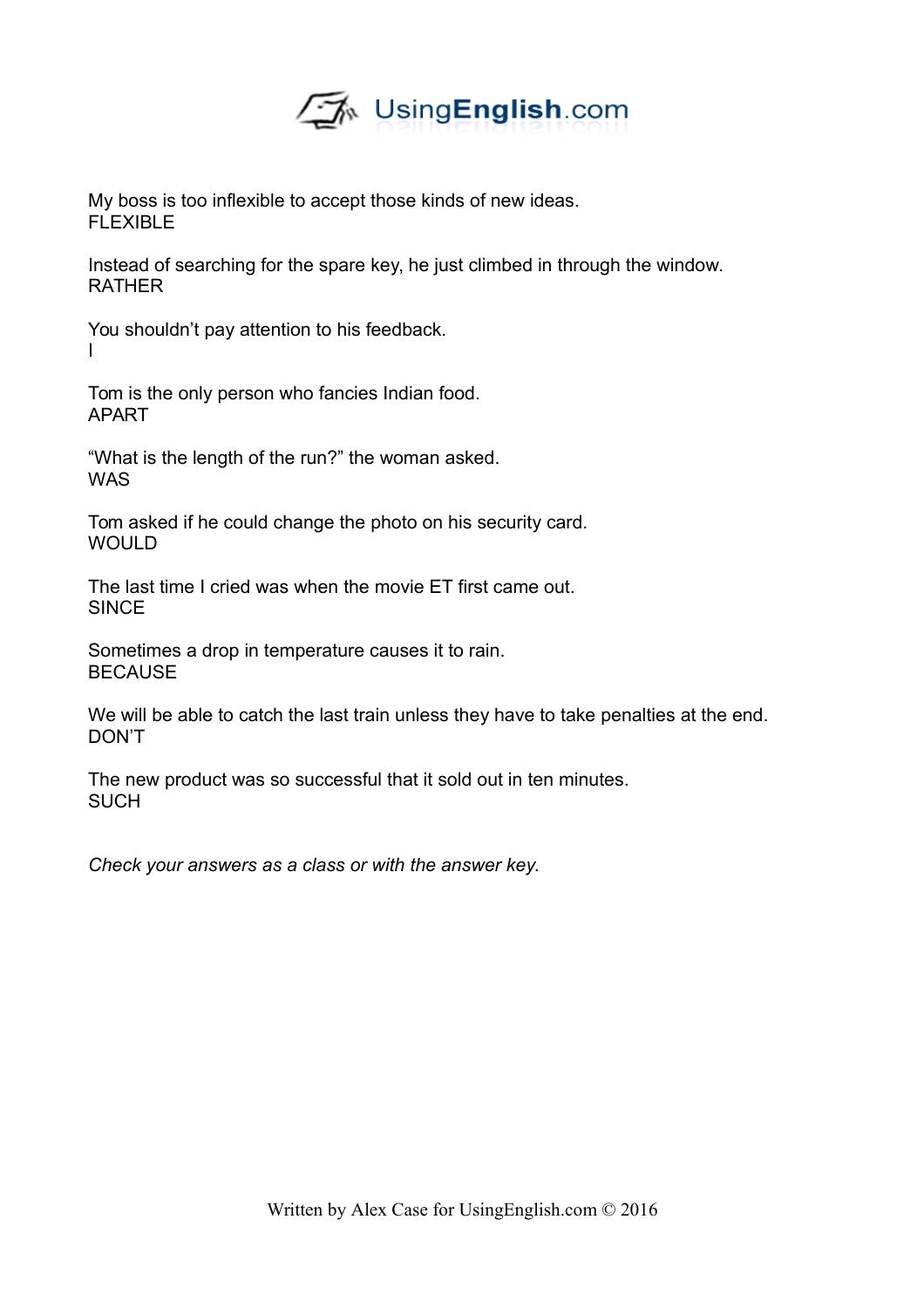

### **Suggested answers**

*Different ones are in bold with the ones with the meaning afterwards following a dash.* 

Tom thought the film would be funnier than it was. The film was not as funny as Tom thought it would be.

**I regret not spending more time with him. I wish I spent more time with him. – I wish I had spent more time with him.**

**Tom sent the naked photos of his boss by accident. Tom meant to send the naked photos of his boss. – Tom didn't mean to send the naked photos of his boss.** 

Tom has the skills to win the competition. Tom is so skilful that he could win the competition.

Tom asked John if he knew what the best souvenir would be. Tom asked John whether he knew what the best souvenir would be.

**Tom asked John if he knew the time of the fireworks display. Tom asked "What time is the fireworks display, John?" – Tom asked "Do you know what time the fireworks display is, John?"**

"Is there a newsagent's near here?" asked Tom. "Is there a newsagent's near here?" Tom asked.

**Everyone says that the president has a secret Swiss bank account. The president said that he has a secret Swiss bank account. – The president is said to have a secret Swiss bank account.** 

**We won't cancel the picnic despite the sun disappearing. We won't call the picnic off even if the sun disappears. – We won't call the picnic off even though the sun has disappeared.** 

**Italian cheese is being labelled as Russian to the sanctions. They label Italian cheese as Russian to avoid the sanctions. – They are labelling Italian cheese as Russian to avoid the sanctions.** 

**I will get in touch with you by Monday. I won't contact you until Monday. – I won't contact you later than Monday.** 

I only went to the cram school because all my friends went there. I wouldn't have gone to the cram school if all my friends hadn't gone there.